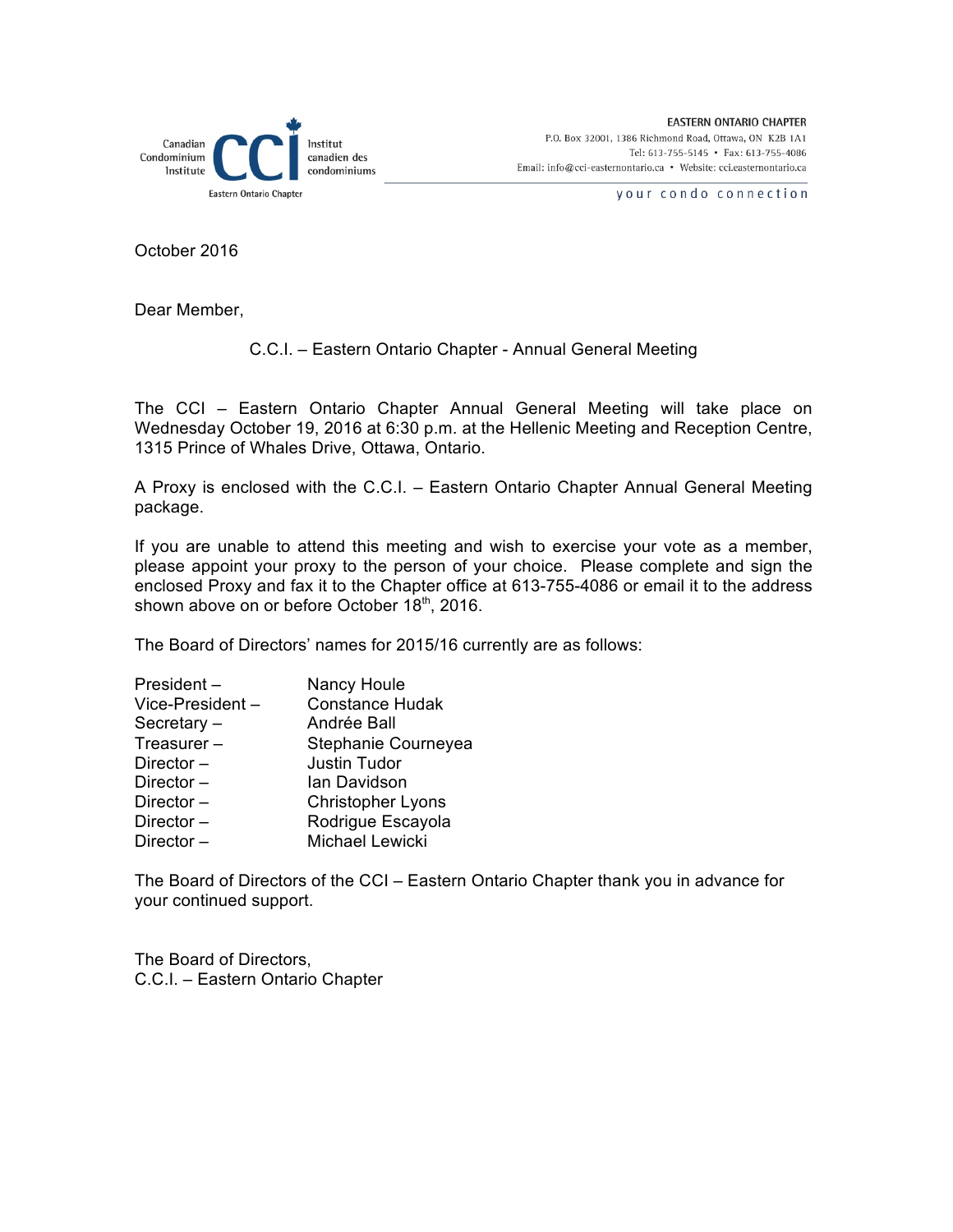

your condo connection

## NOTICE OF THE ANNUAL GENERAL MEETING

Notice is hereby given that an Annual General Meeting of the Ottawa Chapter of the Canadian Condominium Institute will be held at the Hellenic Community Centre, Ottawa, Ontario, on Wednesday, October 19, 2016 at the hour of 6:30 p.m. The business to be transacted at the meeting is set out in the following agenda.

- 1. Call to Order
- 2. Appointment of Scrutineers
- 3. Adoption of Minutes of the meeting held on October 15th, 2015\*
- 4. President's Report
- 5. Treasurer's Report\*
- 6. By-law Amendment\*
- 7. Appointment of Review Engagement for the fiscal year 2015/2016
- 8. Report on CCI-National
- 9. Membership Report
- 10. Education Report
- 11. Election of three Directors
- 12. Election Results
- 13. New Business
- 14. Adjournment

Dated at Ottawa this 4th day of October 2016 by Order of the Board of Directors.

Sincerely,

Julie Klotz CCI Eastern Ontario Chapter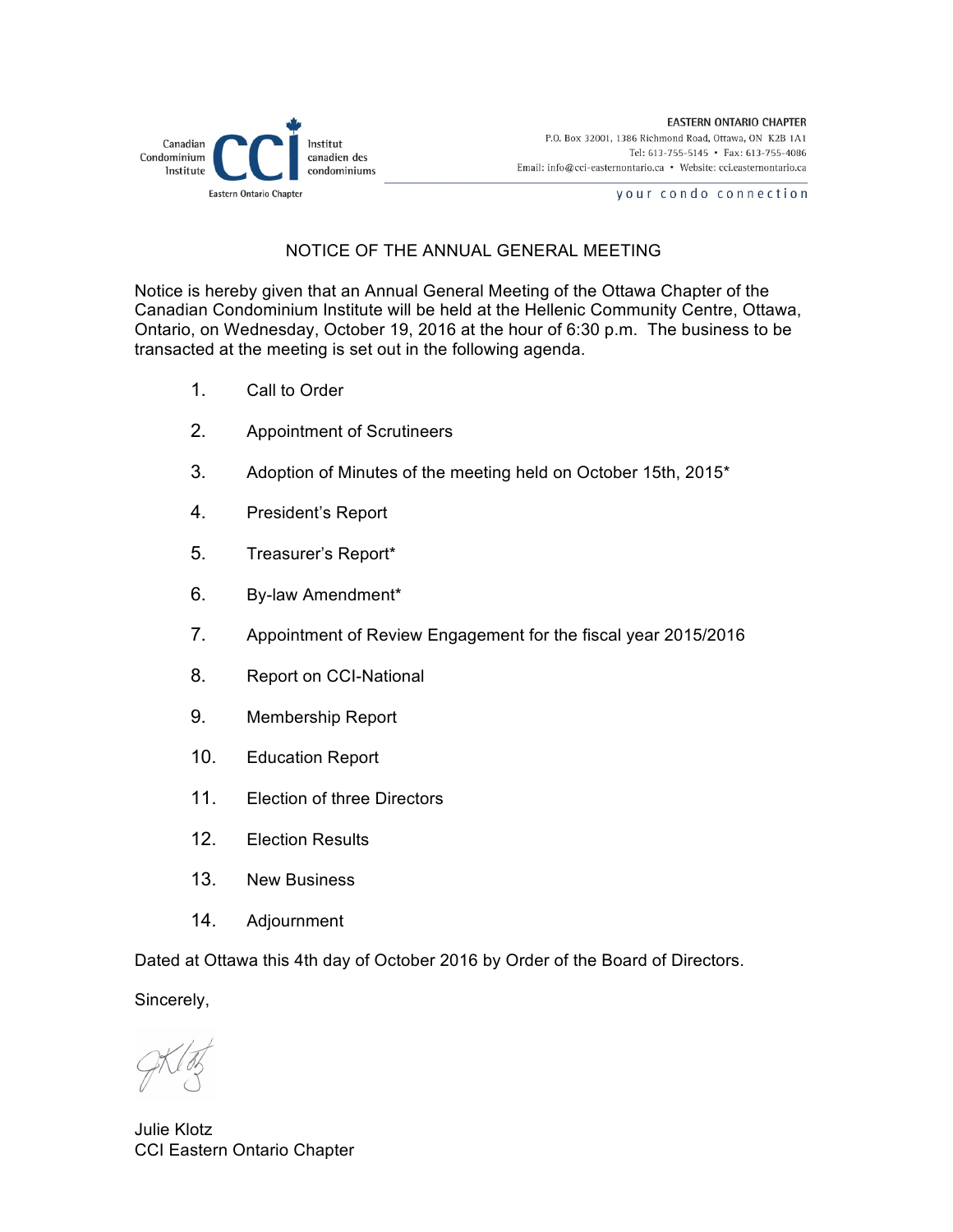

your condo connection

## VACANCIES ON THE BOARD OF DIRECTORS

This year the Board of Directors will be seeking individuals to fill three (3) three-year term vacancies on the Board.

The Board of Directors consists of nine to eleven members and is currently comprise of the following:

 Two members are lawyers Two members are engineers One member is a property manager One member is a condominium owner One member is an accountant One member is a real estate agent One member works with an Engineering firm

All professions are encouraged to seek a position on the Board. If you are interested in a position on the Board please contact the Eastern Ontario Chapter's office at info@ccieasternontario.ca or 613-755-5145.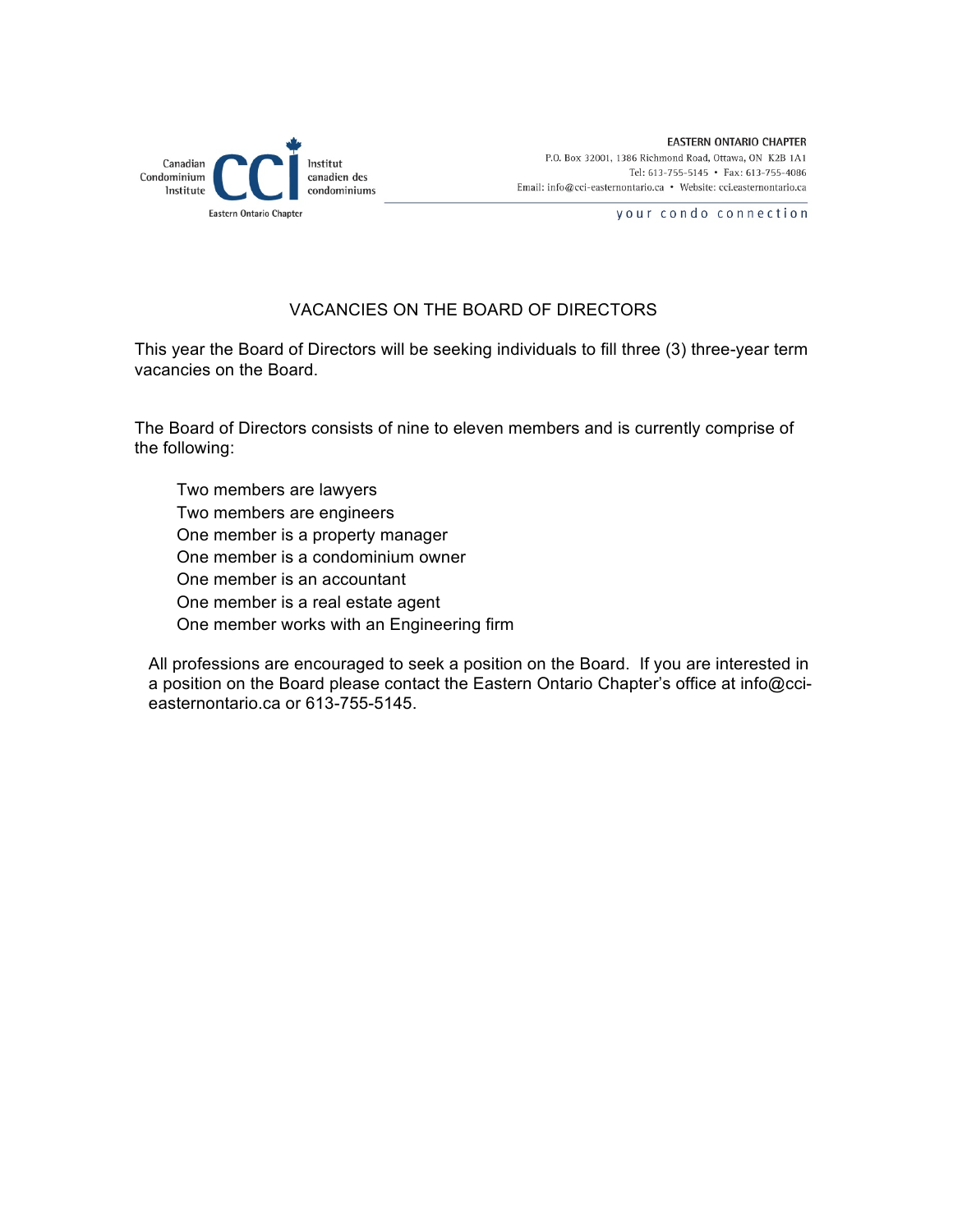

**EASTERN ONTARIO CHAPTER** P.O. Box 32001, 1386 Richmond Road, Ottawa, ON K2B 1A1 Tel: 613-755-5145 · Fax: 613-755-4086 Email: info@cci-easternontario.ca • Website: cci.easternontario.ca

your condo connection

### INSTRUMENT OF PROXY

The undersigned member of the Canadian Condominium Institute – Eastern Ontario Chapter, hereby appoints

 $\mathcal{L}_\text{max}$  , and the contribution of the contribution of the contribution of the contribution of the contribution of the contribution of the contribution of the contribution of the contribution of the contribution of t

Check One

 the President of the CCI – Eastern Ontario Chapter, Nancy Houle (or in her Absence, the Vice President – Constance Hudak)

(Complete the name of the person who will attend and vote on your behalf)

as proxy of the undersigned, with power of substitution to attend, vote and act for and on behalf of the undersigned at the Annual General Meeting of members of the Canadian Condominium Institute – Eastern Ontario Chapter, to be held on the 19<sup>th</sup> day of October 2016, including all adjournments thereof, in respect of all matters which may become before the meeting in the same manner as the undersigned could do if personally present there at, the undersigned hereby agreeing to ratify all which such proxy holder may lawfully do by virtue thereof.

The undersigned hereby revokes all proxies given.

DATED this \_\_\_\_\_\_\_\_\_\_\_ day of \_\_\_\_\_\_\_\_\_\_\_\_\_\_\_\_\_\_2016.

Signature of Member \*

Company Name or Corporation (Please print name)

\* If this Proxy is not signed by a Corporate Director, a resolution of the Corporation's Board of Directors authorizing the Proxy signatory to sign must accompany this Proxy.

 $\mathcal{L}_\mathcal{L}$  , which is a set of the set of the set of the set of the set of the set of the set of the set of the set of the set of the set of the set of the set of the set of the set of the set of the set of the set of

 $\mathcal{L}_\mathcal{L}$  , which is a set of the set of the set of the set of the set of the set of the set of the set of the set of the set of the set of the set of the set of the set of the set of the set of the set of the set of

Note: Each member has the right to appoint a person to represent him or her at the meeting other than the President of the Local Chapter. Such right may be exercised by inserting the name of the specific person into the blank space next to the second check box above.

Please fax to: 613-755-4086 or return by mail to the address shown above, no later than Thursday, October 18, 2016.